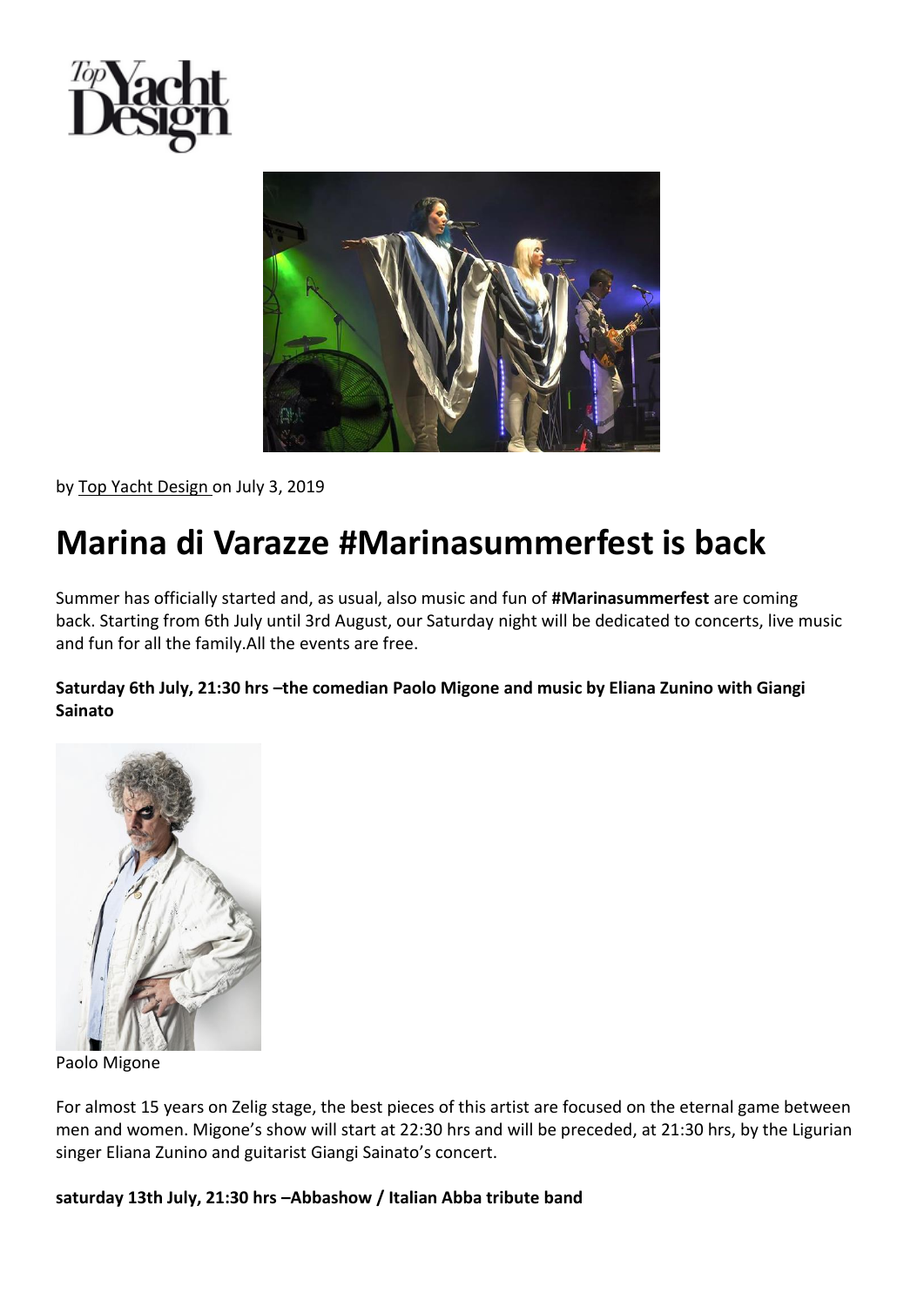

This Italian tribute band will make us dance and sing under the stars with its energy. Appreciated on tv as in theatres, they always have the same mission: to entertain people with the magical Abba music.



### **Saturday 20th July 21:30 hrs Max Cottafavi Ligabue Tribute | in memory of Liliana**

#### Max Cottafavi

Guitarist, arranger, producer, author for Francesco Renga, Clandestino, Notte delle Chitarre, Francesco Baccini, Irene Grandi, Megajam Five, Souldrivers, Freak Antoni, Max Cottafavi is mostly known as the historical guitarist of Ligabue. The show will be dedicated to the biggest Ligabue's hits and, for those who are organizing, a special memory of a special fan of the group who passed prematurely one year ago: Liliana Molin Pradel, that has been Sales and Marketing Manager in Marina di Varazze until 2018.

### **Saturday 3rd August 21:30 hrs – Innocenti Evasioni | Lucio Battisti tribute**



Innocenti Evasioni